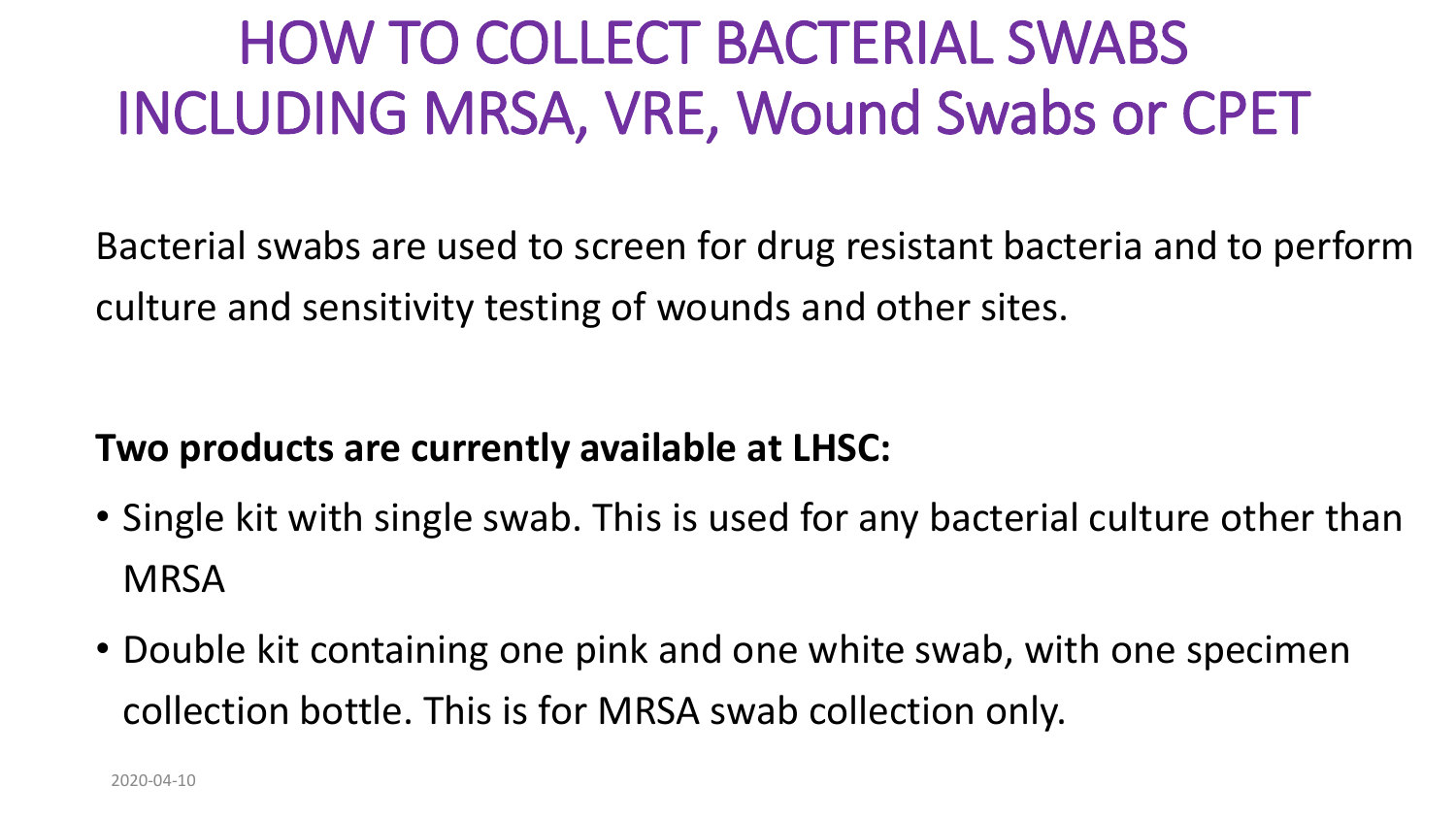### Select the Correct Swab for Bacterial Cultures

Currently, our viral specimen collection kit is made by the same company

(Copan) as our bacterial swab kits (including MRSA).

Be sure you have the right collection kit before

starting.

Ensure swab says for

**"Aerobic, Anaerobic and Fastidious Bacteria"** 

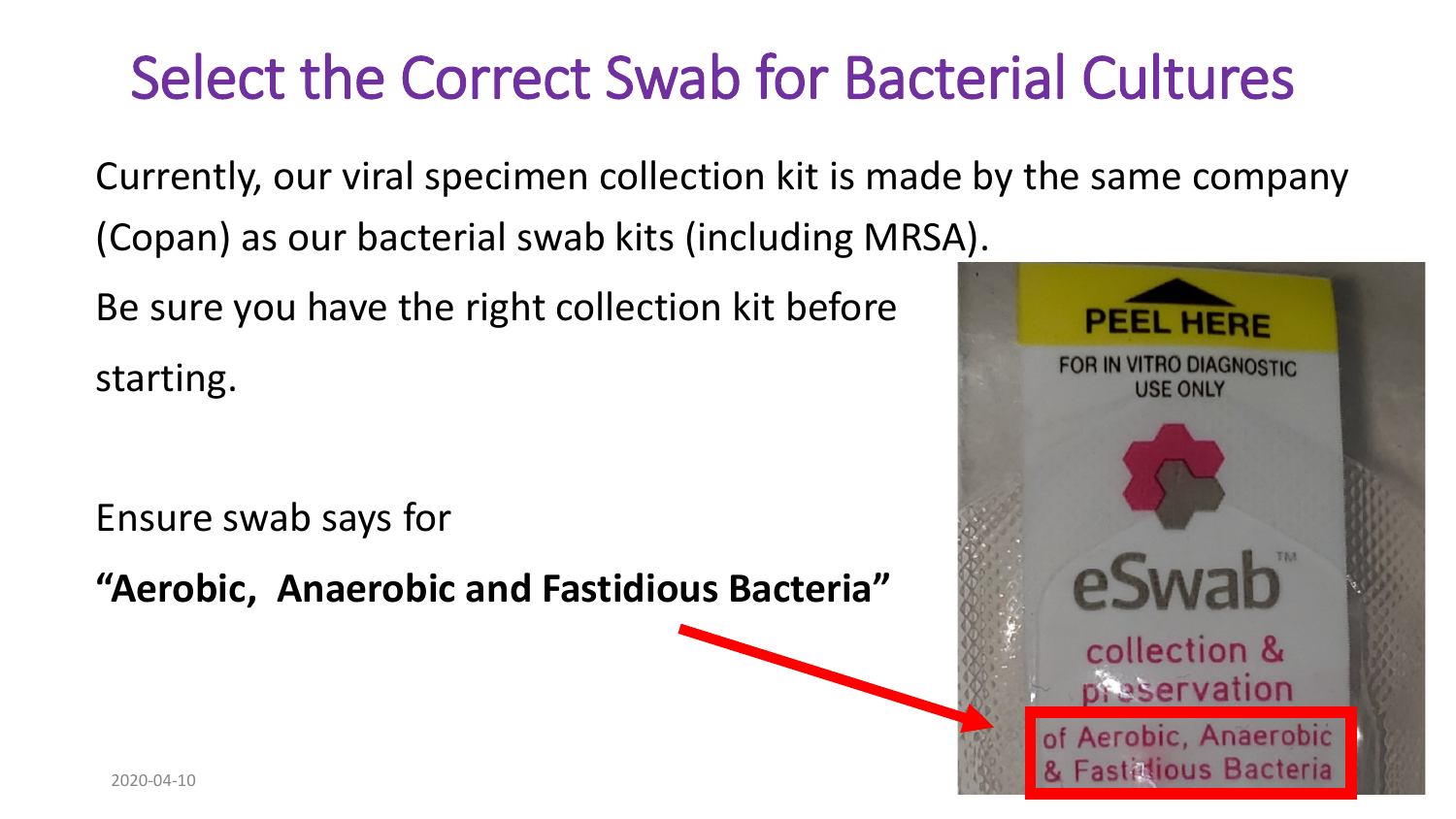**Two Available Swab Kits – Single and double swab kits. Both have single collection bottle with the same type of medium.** 

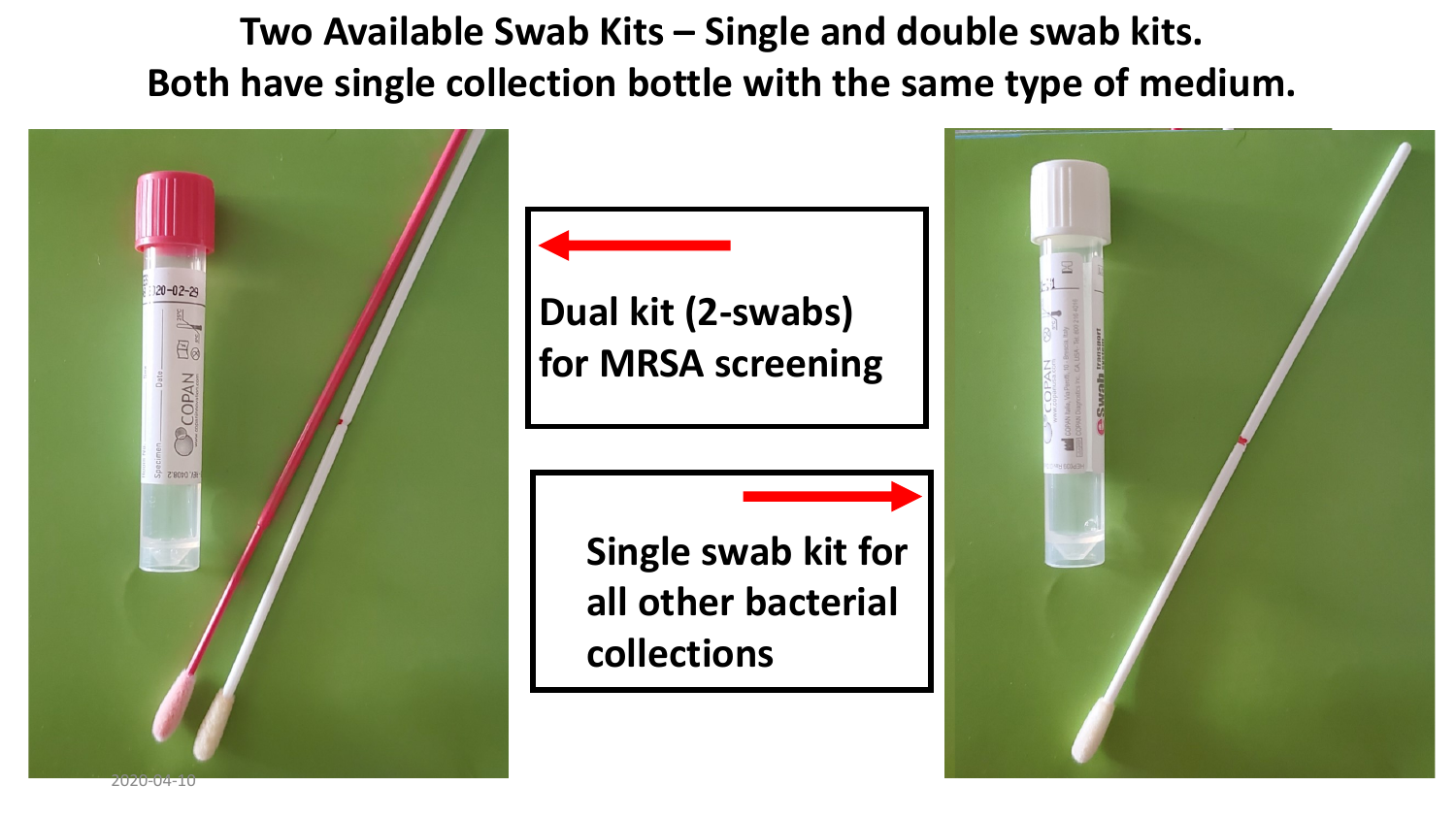## Collecting MRSA Samples



#### **Why Two Swabs and One Container?**

The two swabs allow both the nasal and the perianal collections to be introduced into a single medium bottle. It doesn't matter whether the patient is positive at the nare or perianal area. This reduces the cost and time for testing by having one specimen to rule MRSA in or out.

The pink cap notifies the lab that this is an MRSA – nasal/rectal collection.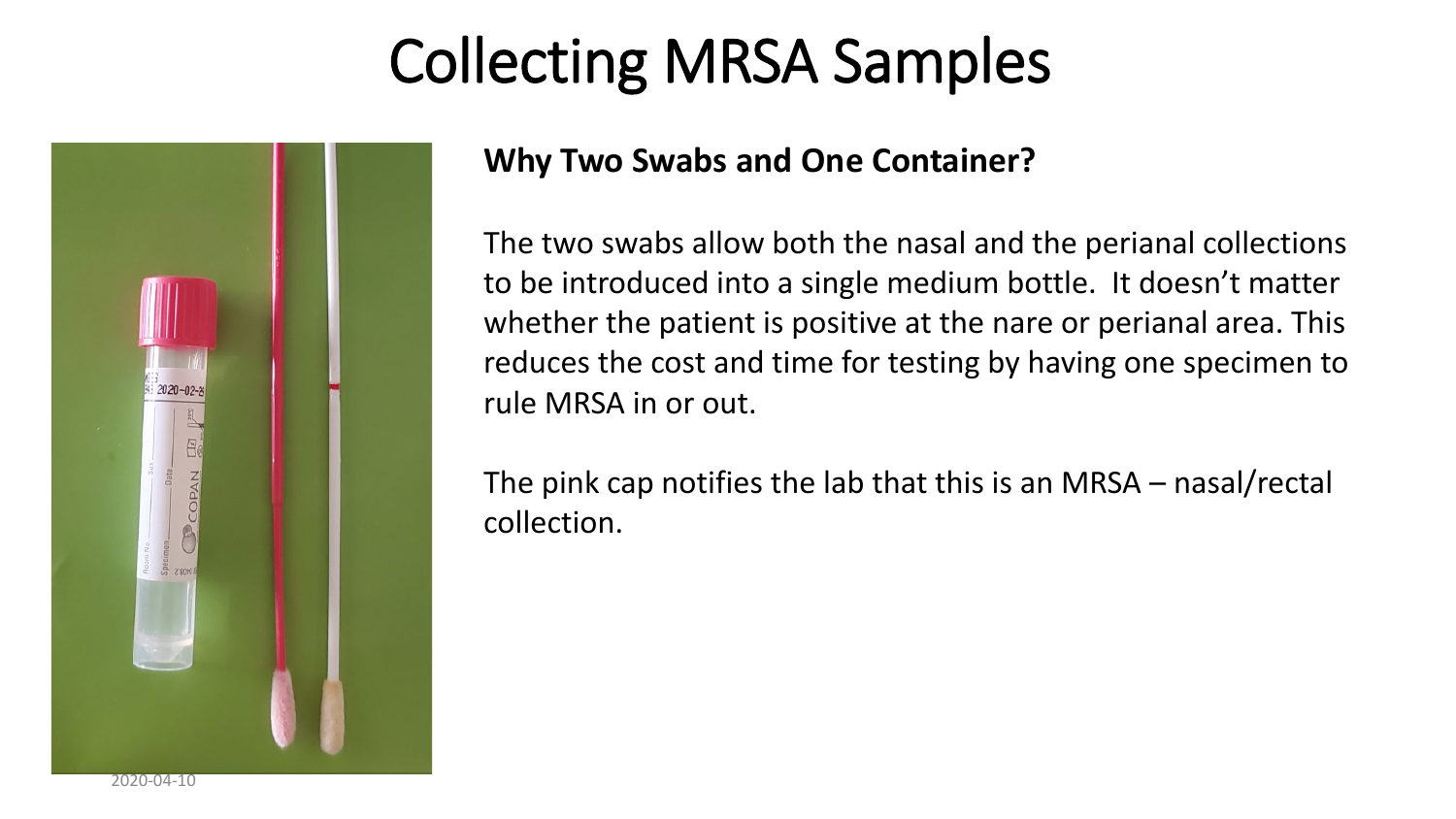

# Collecting Nasal Swab First

**Pink swab:** Use for nasal swab. Remember Rudolph the "red" [**pink**] **nose**d reindeer).

- 1. Insert swab approximately 1 inch (2.5 cm). Circle the swab around the nare 5 times
- 2. Insert swab into opposite nare and repeat steps
- 3. Open collection container; be careful not to spill the contents as the medium is now liquid.
- 4. Insert pink swab to the bottom and stir it for 5 full circles.
- 5. Squeeze out liquid while slowly removing swab.
- 6. Discard the pink swab.
- 7. Replace cap to prevent liquid from spilling
- 8. You are now ready to collect perianal swab

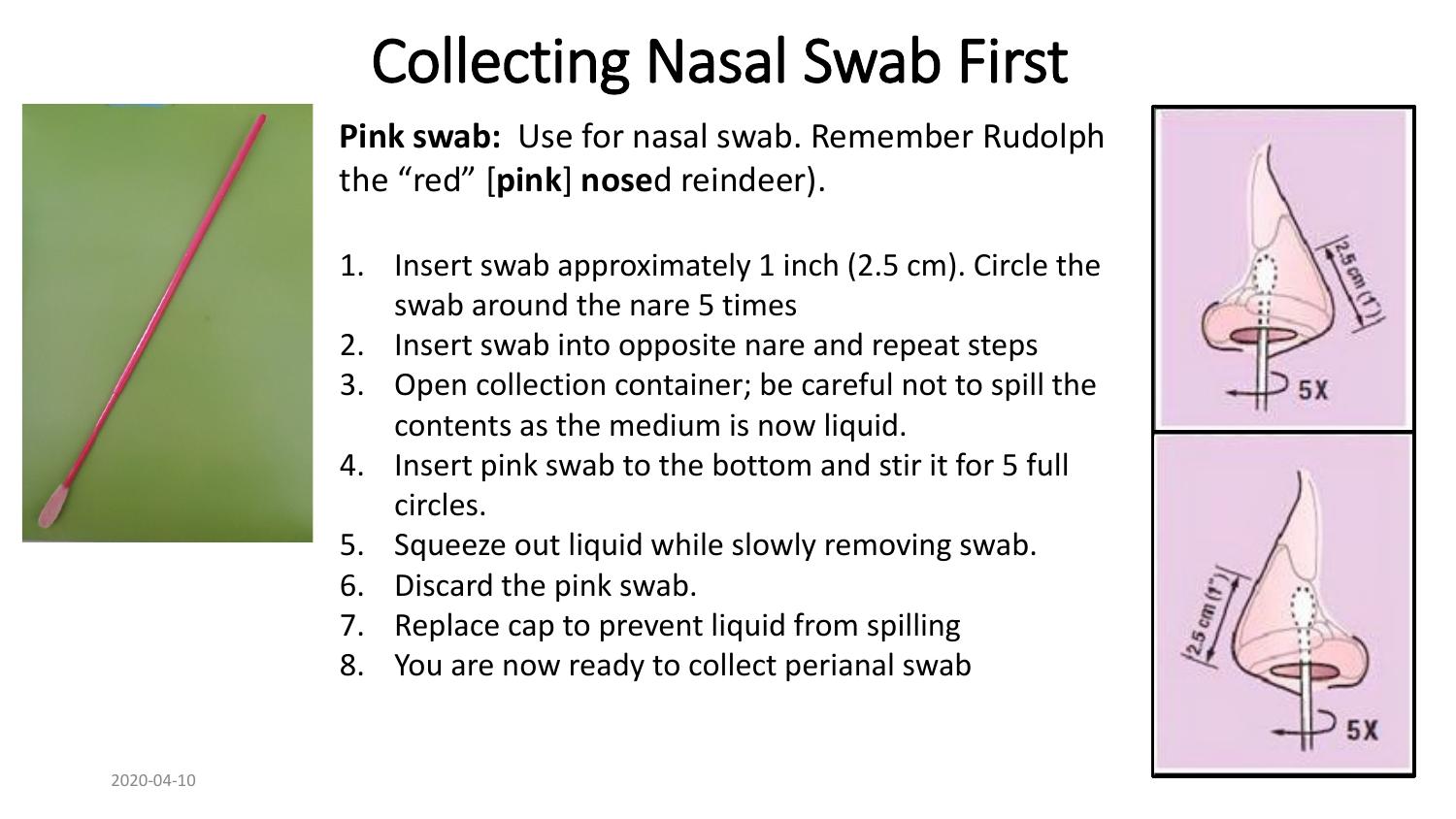### Collecting Perianal Swab Second



**White swab:** Use for perianal collection Remember "white" for toilet paper. The one swab has a break-line indicating it is the last sample collected (perianal).

- 1. Rub swab back and forth over the perianal area.
- 2. Open the pink cap and insert the white swab all the way into the collection container.
- 3. Snap the swab at the red score line.
- 4. Screw top on tightly leaving white swab inside container.

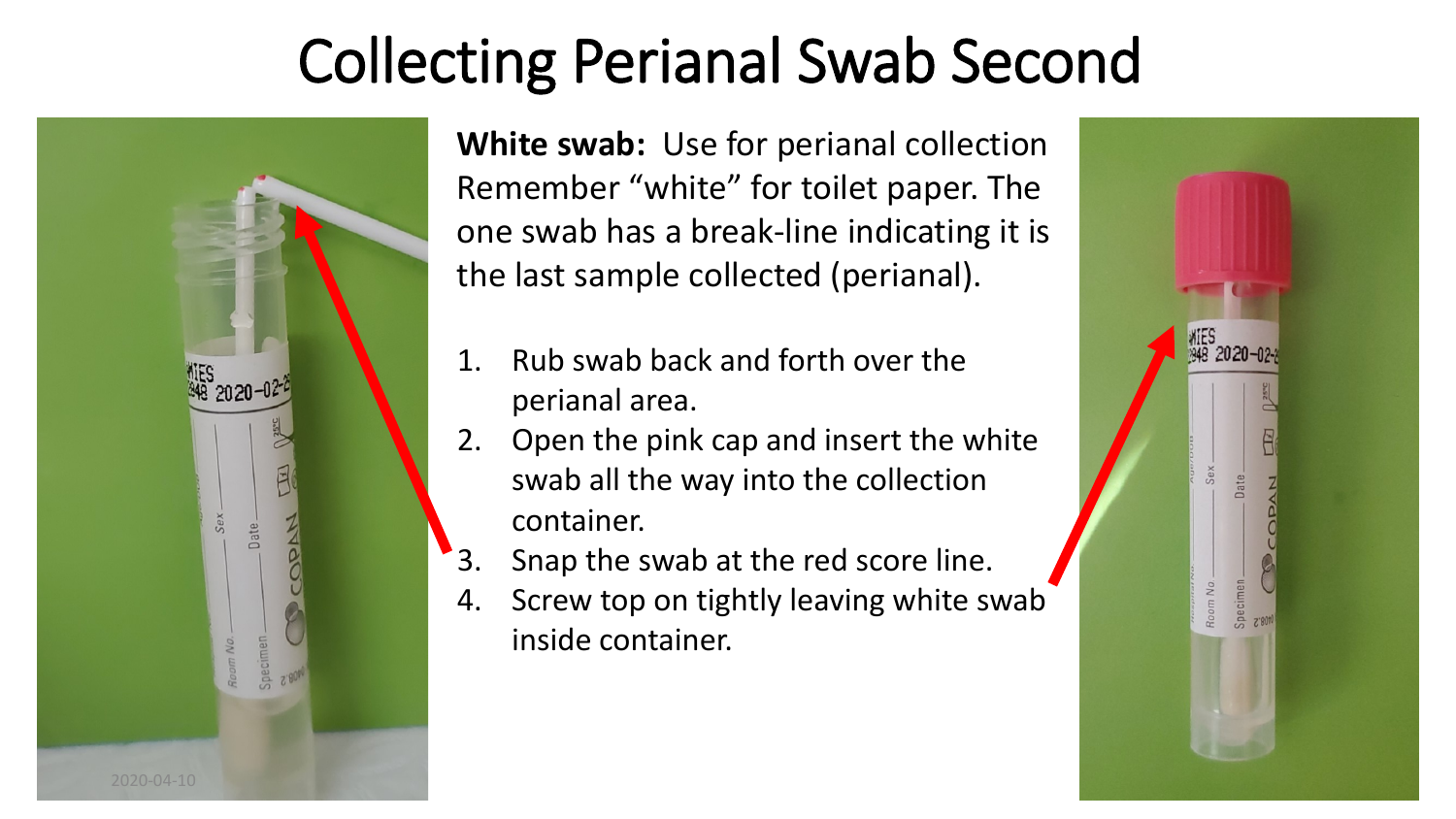### All Non-MRSA Bacterial Swabs



#### **Single swab kit:**

Use for all other bacterial (C&S) swabs including wound cultures for C&S and Carbapenemase Producing Enterobacteriaceae (CPET) Screening\*

- 1. Collect specimen using white swab provided.
- 2. Open cap and insert swab all the way into collection container.
- 3. Snap the swab at the red score line.
- 4. Screw top on tightly leaving white swab in container.

\*Next slide